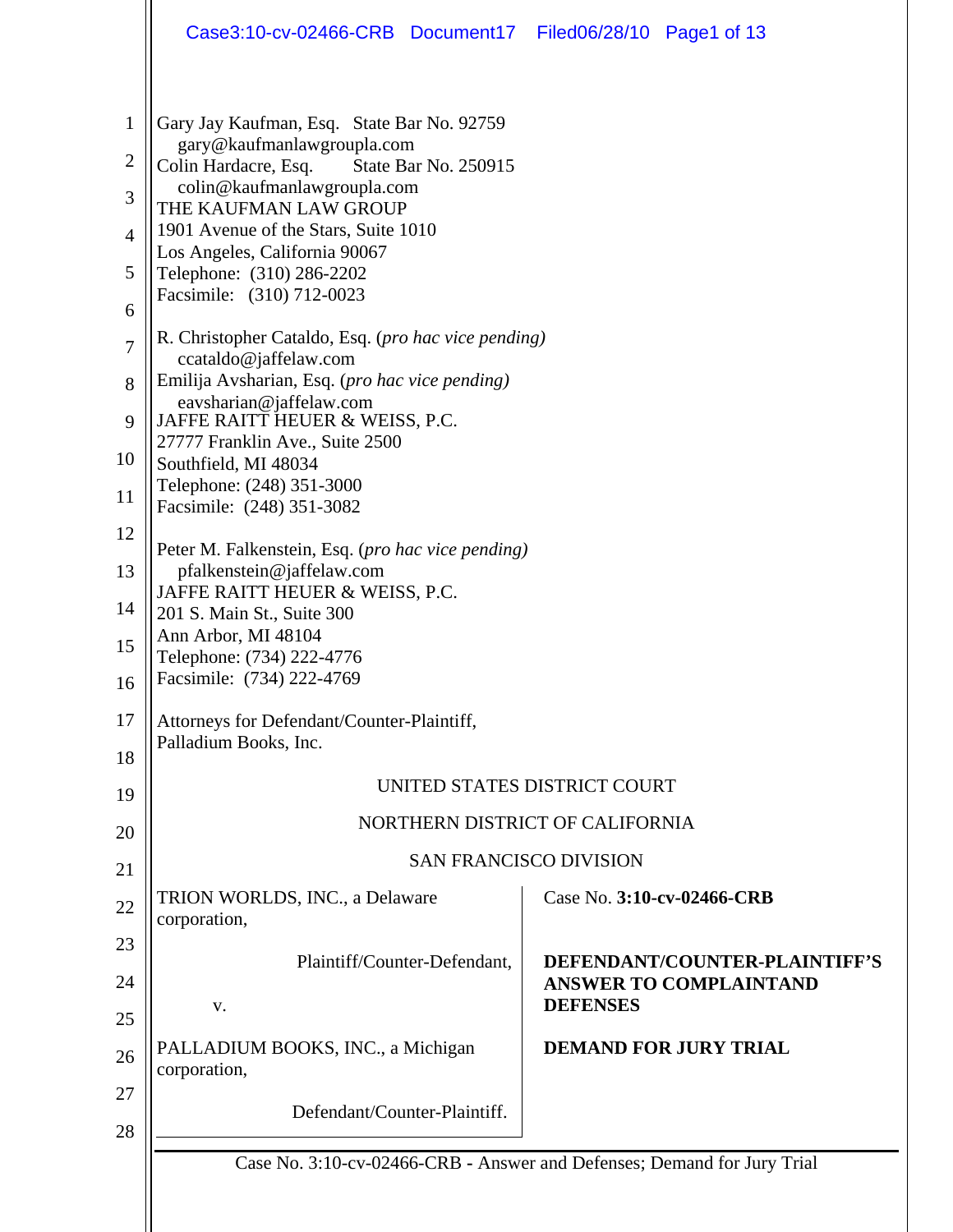|                | Case3:10-cv-02466-CRB Document17 Filed06/28/10 Page2 of 13                                             |
|----------------|--------------------------------------------------------------------------------------------------------|
|                |                                                                                                        |
| 1              | <b>ANSWER</b>                                                                                          |
| $\overline{2}$ | Defendant/Counter-Plaintiff, Palladium Books, Inc. ("Palladium"), by and through its                   |
| 3              | undersigned counsel, for its Answer to the Complaint filed by Plaintiff/Counter-Defendant Trion        |
| $\overline{4}$ | Worlds, Inc. ("Trion"), states as follows:                                                             |
| 5              | <b>JURISDICTION, VENUE AND INTRADISTRICT ASSIGNMENT</b>                                                |
| 6              | Palladium admits only that Plaintiff asserts in its Complaint the claims cited in<br>1.                |
| $\overline{7}$ | paragraph 1, but denies that any of those claims have merit.                                           |
| 8              | 2.<br>Paragraph 2 states a conclusion of law to which no answer is required.                           |
| 9              | 3.<br>Paragraph 3 states a conclusion of law to which no answer is required.                           |
| 10             | 4.<br>Paragraph 4 states a conclusion of law to which no answer is required.                           |
| 11             | <b>PARTIES</b>                                                                                         |
| 12             | 5.<br>Palladium admits, upon information and belief, the allegations of paragraph 5.                   |
| 13             | Admitted.<br>6.                                                                                        |
| 14             | <b>FACTS COMMON TO ALL CLAIMES FOR RELIEF</b>                                                          |
| 15             | 7.<br>Palladium denies information sufficient to form a belief as to the truth of the                  |
| 16             | allegations of paragraph 7; therefore said allegations are deemed denied as untrue.                    |
| 17             | 8.<br>Palladium denies information sufficient to form a belief as to the truth of the                  |
| 18             | allegations of paragraph 8; therefore said allegations are deemed denied as untrue.                    |
| 19             | Palladium denies information sufficient to form a belief as to the truth of the<br>9.                  |
| 20             | allegations of paragraph 9; therefore said allegations are deemed denied as untrue. Palladium          |
| 21             | further avers, however, that it was not until April 26, 2010 that Plaintiff publicly announced that it |
| 22             | was changing the name of its game from "Heroes of Telara" to "Rift: Planes of Telara."                 |
| 23             | Palladium filed suit against Plaintiff in the Eastern District of Michigan just days later.            |
| 24             | Palladium admits only that Plaintiff's game is marketed under the "Rift: Planes of<br>10.              |
| 25             | Telara" mark. Palladium denies as untrue that Plaintiff markets its game under that mark "in           |
| 26             | conjunction with the 'Trion Worlds' house mark."                                                       |
| 27             | ///                                                                                                    |
| 28             | ///                                                                                                    |
|                | Case No. 3:10-cv-02466-CRB - Answer and Defenses; Demand for Jury Trial<br>$\mathbf{1}$                |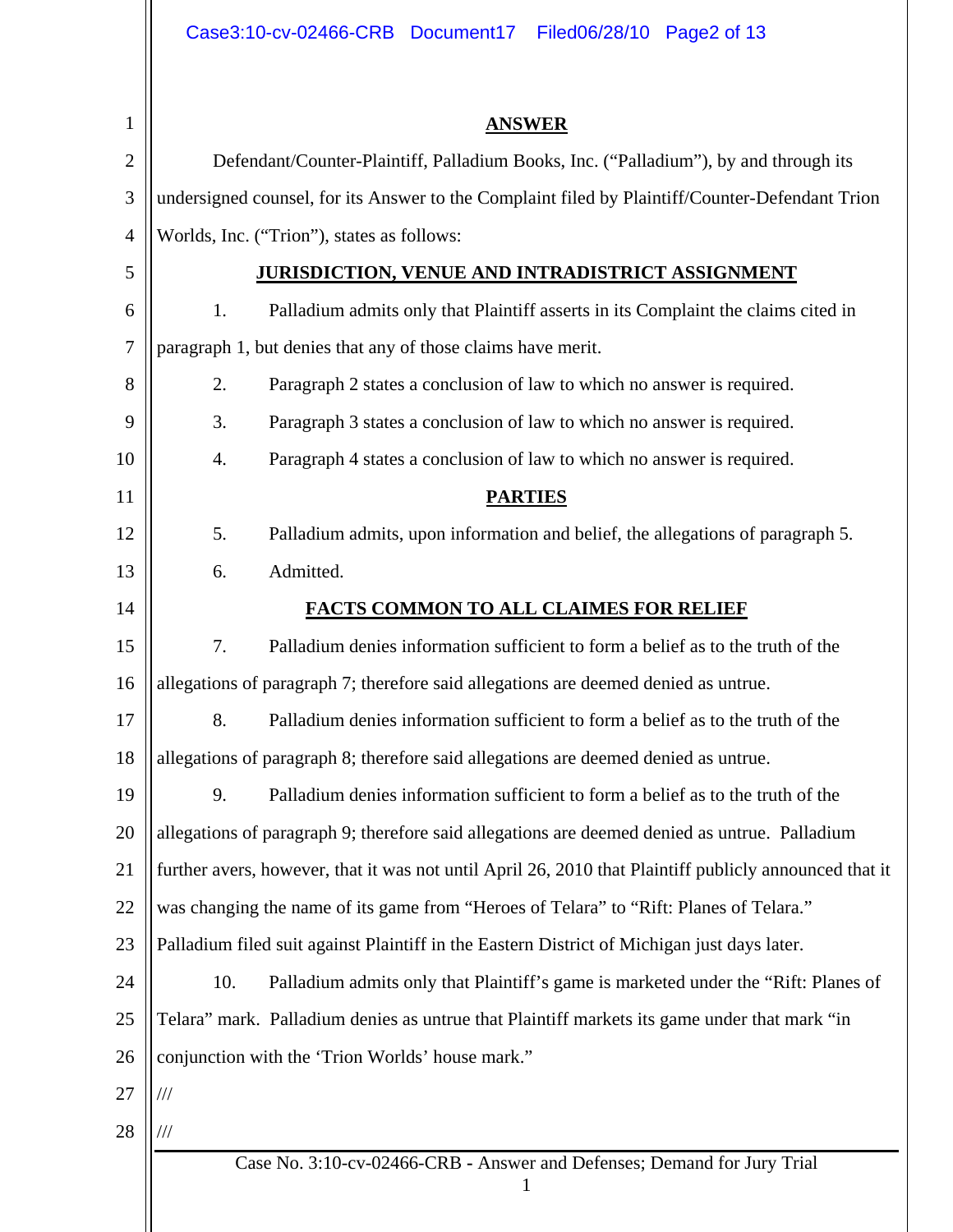- 1 2 3 11. Palladium denies knowledge sufficient to ascertain whether the Trion RIFT game was launched "amidst much media fanfare," and said allegation is thus deemed denied as untrue. Palladium admits the remaining allegations of paragraph 11.
- 4 5 12. Palladium admits, upon information and belief, the allegations of paragraph 12 and further avers that Trion did, in fact, feature the RIFT game at the 2010 E3 trade show.
- 6 7 8 9 10 11 13. Palladium admits only that Plaintiff has filed an application for a "Rift: Planes of Telara" service mark. Palladium further avers that it has filed a Letter of Protest with the U.S Patent & Trademark Office regarding said application, indicating Palladium's belief that the application should be denied due to a likelihood of confusion with various of Palladium's registered marks, and seeking suspension of action on that application until that issue is resolved in this proceeding.
- 12 13 14 15 14. Palladium denies as untrue the allegations of paragraph 14. More specifically, Palladium denies that it "publishes books about various 'pen and paper' role playing games." Rather, the Palladium publications are, in fact, the role playing games themselves; i.e., they are role playing games that happen to be published in book format.
- 16 17 18 19 15. Palladium admits only that it published the first in the 90+ series of RIFTS roleplaying games and game supplements in 1990, and that the language quoted by Plaintiff is part of a larger description from the Palladium website, the content of which is self-evident. Palladium denies Plaintiff's characterization as to the significance of that language.
- 20 21 16. Palladium admits paragraph 16, but further avers that not all of its publications contain the phrase "Palladium Books presents:" preceding the title.
- 22 23 17. Paragraph 17 contains purely subjective opinion and characterization which Palladium denies as untrue.
- 24 25 18. Palladium denies as untrue the allegations of paragraph 18 and further avers that the Rifts® series of role-playing games are recognized as seminal games within the industry.
	- 19. Palladium denies as untrue the allegations of paragraph 19.
	- 20. Palladium denies as untrue the allegations of paragraph 20.
- 28 ///

26

27

2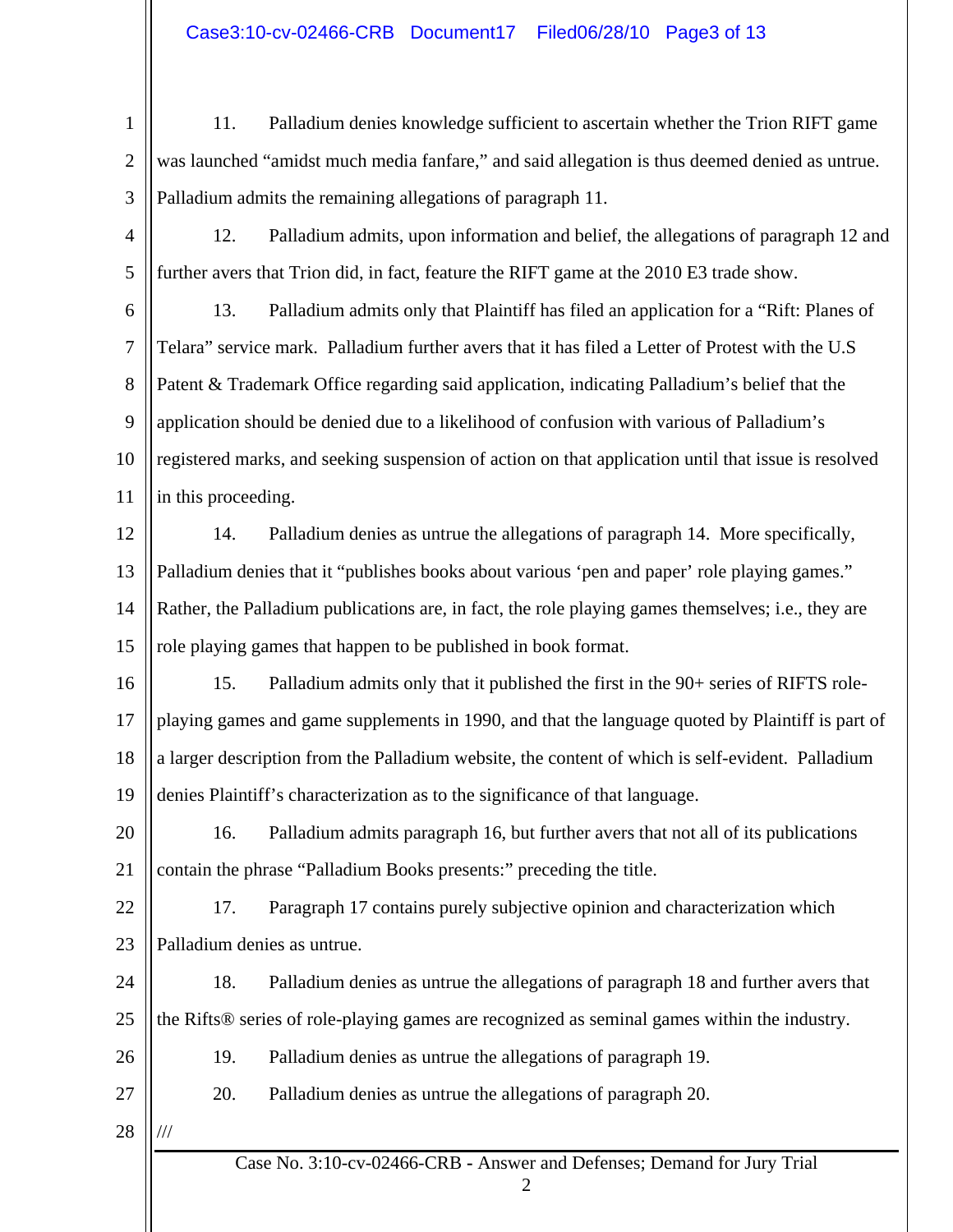1 2 3 4 21. Palladium denies as untrue, and as mis-characterizations taken out of context, the allegations and quotations of paragraph 21, and further avers that the Rifts: Promise of Power computer game was available for purchase in the United States and that sales were made in the United States.

5 6 22. Palladium denies information sufficient to form a belief as to the truth of the allegations of paragraph 22 and said allegations are therefore deemed denied as untrue.

7 8 9 23. Palladium denies as untrue the allegations of paragraph 23 and further avers that it has been engaged in constant negotiations over the past several years for the production a RIFTS MMO video role-playing game.

10

24. Palladium denies as untrue the allegations of paragraph 24.

11

25. Palladium denies as untrue the allegations of paragraph 25.

12 13 26. Palladium admits only that it is the owner of the four federally registered marks cited in paragraph 26; and denies that it merely "claims" to be the owner of said registrations.

14 15 16 27. Palladium denies as untrue the allegations of paragraph 27 and further avers that that there has already been evidence of actual confusion produced by Palladium, and that there is a high likelihood of confusion going forward.

17 18 19 20 21 22 23 24 25 26 27 28. Palladium denies as untrue the allegations of paragraph 28; denies specifically that the subtitle "Planes of Telara" is unique or memorable or that it allows customers to distinguish it in any way from Palladium's products. Palladium further avers that the Planes of Telara subtitle is likely to be viewed by potential customers as simply the next in a long line of RIFTS games produced by Palladium, and that evidence already shows that both Plaintiff and its potential customers are referring to its games primarily as RIFT, dropping any reference to the "Planes of Telara" subtitle. Palladium further avers that, as already used by Plaintiff, the logo for its game includes the term "RIFT" in massive letters, with the phrase "Planes of Telara" submerged in tiny letters beneath "RIFT" in such a manner as to make it virtually irrelevant. Plaintiff's intent to rely on "RIFT" as the predominating factor is further evidenced by its use of the URL "riftgame.com" for the website devoted to its game.

28

///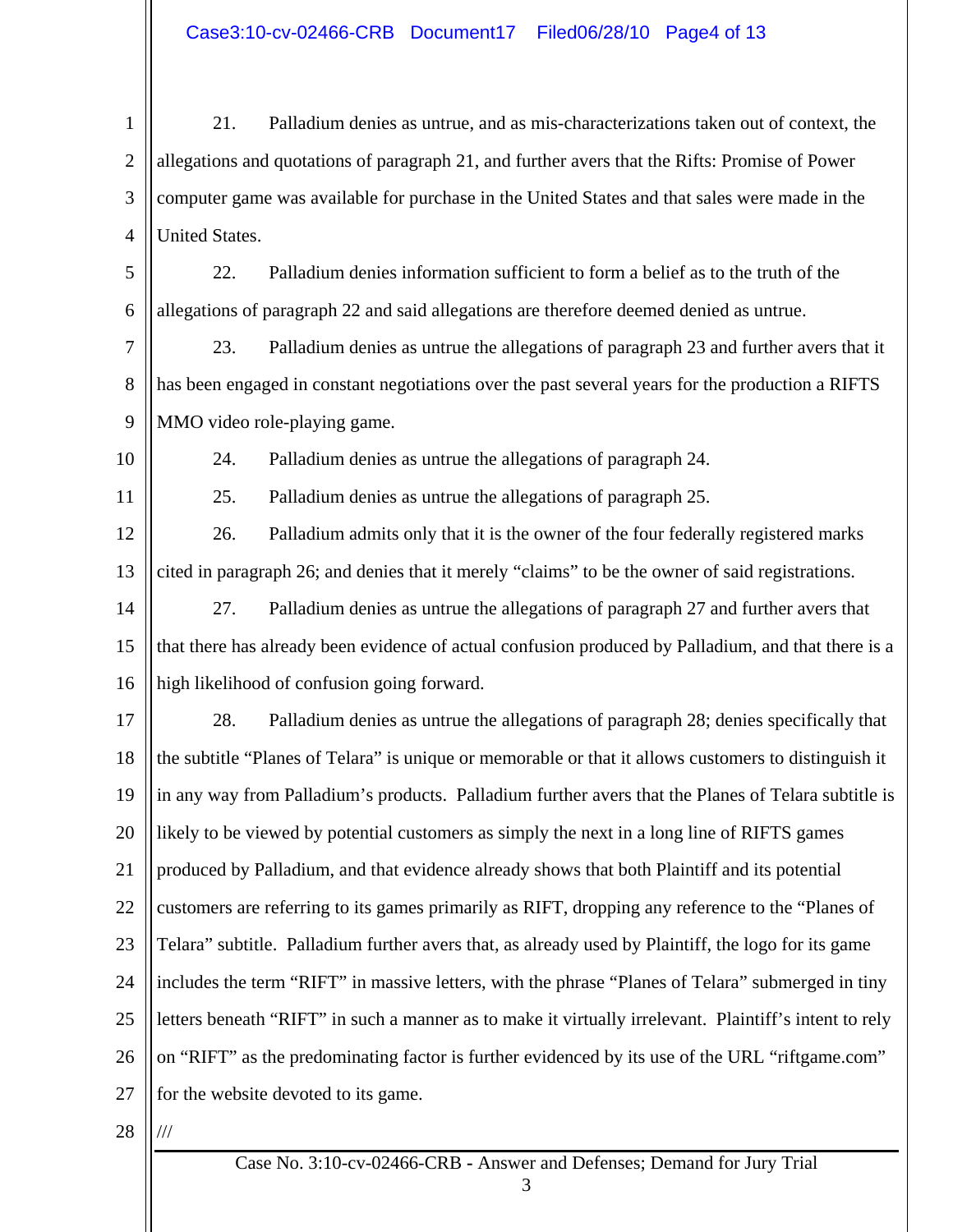1 2 3 4 29. Palladium denies as untrue the allegations of paragraph 29 and further avers that ample evidence shows that Plaintiff's RIFT game is often advertised without reference to Trion's house mark. Palladium further denies that Plaintiff's use of its house mark is consistent or conspicuous.

5 6 7 8 9 10 11 12 30. Palladium denies as untrue the allegations of paragraph 30 and further avers that evidence demonstrates that both Plaintiff and its potential customers refer to its game as RIFT, and that there is virtually no use by anyone of the "R:PoT" acronym that Plaintiff claims will become widely used. In fact, nowhere in Plaintiff's own advertising is the game referred to as R:PoT; but it is commonly referred to as RIFT. Moreover, the dominant appearance of "RIFT" in the game logo virtually guarantees that this will be the shortened name by which the game is known. Finally, Plaintiff has adopted the URL "riftgame.com" – not "rpot.com" for the website devoted to its game.

13

14 15 16 17 18 31. Palladium denies as untrue the allegations of paragraph 31, given that Plaintiff has not yet even launched its game and cannot, therefore, know how many people will be playing it. Palladium admits only that Plaintiff anticipates that thousands of people will play its game. Moreover, until the game is launched Palladium lacks knowledge sufficient to determine whether Plaintiff's game will contain "cutting edge graphics." Palladium further denies the characterization of both its and Plaintiff's games.

19 20 21 22 32. Palladium denies the allegations of paragraph 32, as Plaintiff has selectively chosen to highlight just a few aspects of its and Palladium's games; whereas, in reality, trailers for Plaintiff's game indicate that there are numerous similarities between the games in ways that reveal that Plaintiff's game may, in fact, infringe on protected copyrighted works of Palladium.

23

33. Palladium denies as untrue the allegations of paragraph 33.

24 25 26 27 34. Palladium denies as untrue the allegations of paragraph 34 that consumers exercise a high degree of care in selecting which games to subscribe to; particularly since Plaintiff's RIFT game will be available for purchase on shelves of local video game stores, along with numerous other games, where they are offered for sale in the style of movie DVDs.

28

///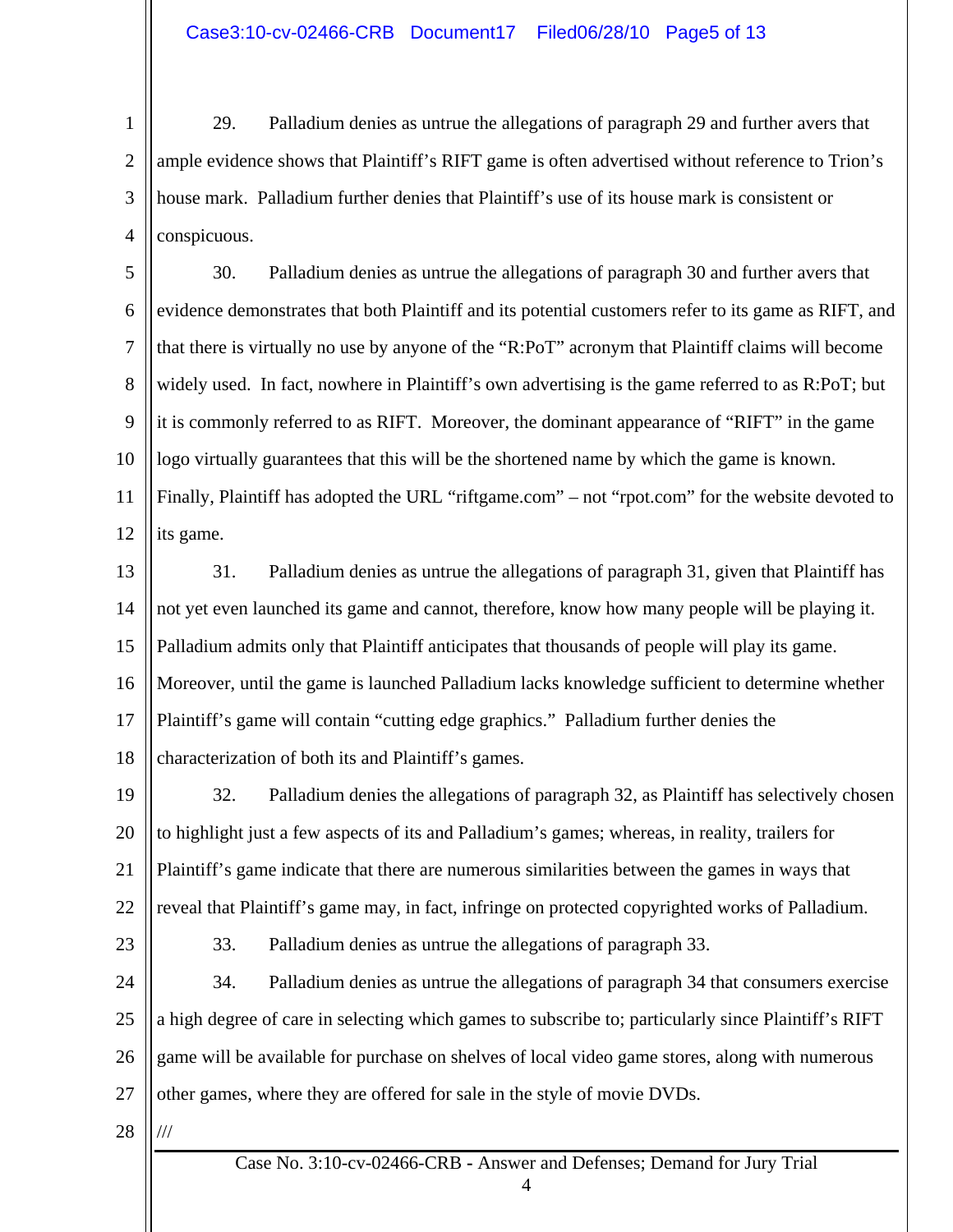1 2 3 4 5 6 7 8 9 10 11 12 13 14 15 16 17 18 19 20 21 22 23 24 25 26 27 28 35. Palladium denies the allegations of paragraph 35 as untrue and further avers that consumers of role playing games have long been asking for and anticipating release of a Palladium RIFTS MMO and may well be confused into believing that the RIFT game is the long awaited Palladium RIFTS game. 36. Palladium admits the allegations of paragraph 36. 37. Palladium admits only that it has not yet filed the Section 8&15 Affidavit of Continued Use for the '353 Registration; but further avers that mark had been registered for more than five years at the time Plaintiff filed this challenge to the '353 mark and that, per the provisions of 15 U.S.C. § 1064, the Mark is not subject to cancellation. 38. Palladium denies Plaintiff's incomplete characterization of the application for the '806 mark and further states that the content of that entire document is self-evident. 39. Palladium denies Plaintiff's incomplete characterization of Palladium's response to the USPTO's Office Action and further states that the content of that entire document is selfevident. 40. Palladium denies as untrue Plaintiff's characterizations of the description of specimens submitted by Palladium in support of the '806 registration and further states that the content of those specimens is self-evident. 41. Palladium denies as untrue Plaintiff's characterizations in paragraph 41, as well as its speculation regarding Palladium's intent or the manner in which the USPTO considered Palladium's statements in issuing the '806 registration. 42. Palladium denies as untrue Plaintiff's characterization in paragraph 42, taken out of context, of Palladium's statements regarding the Rifts Game Master Companion and denies as untrue the remaining allegations of paragraph 42. 43. Palladium denies as untrue the allegations of paragraph 43. 44. Palladium denies as untrue the characterization by Plaintiff of statements made by Palladium and admits only that the language quoted in paragraph 44 was included in the Section 8&15 Declaration filed by Palladium as to the '806 mark. ///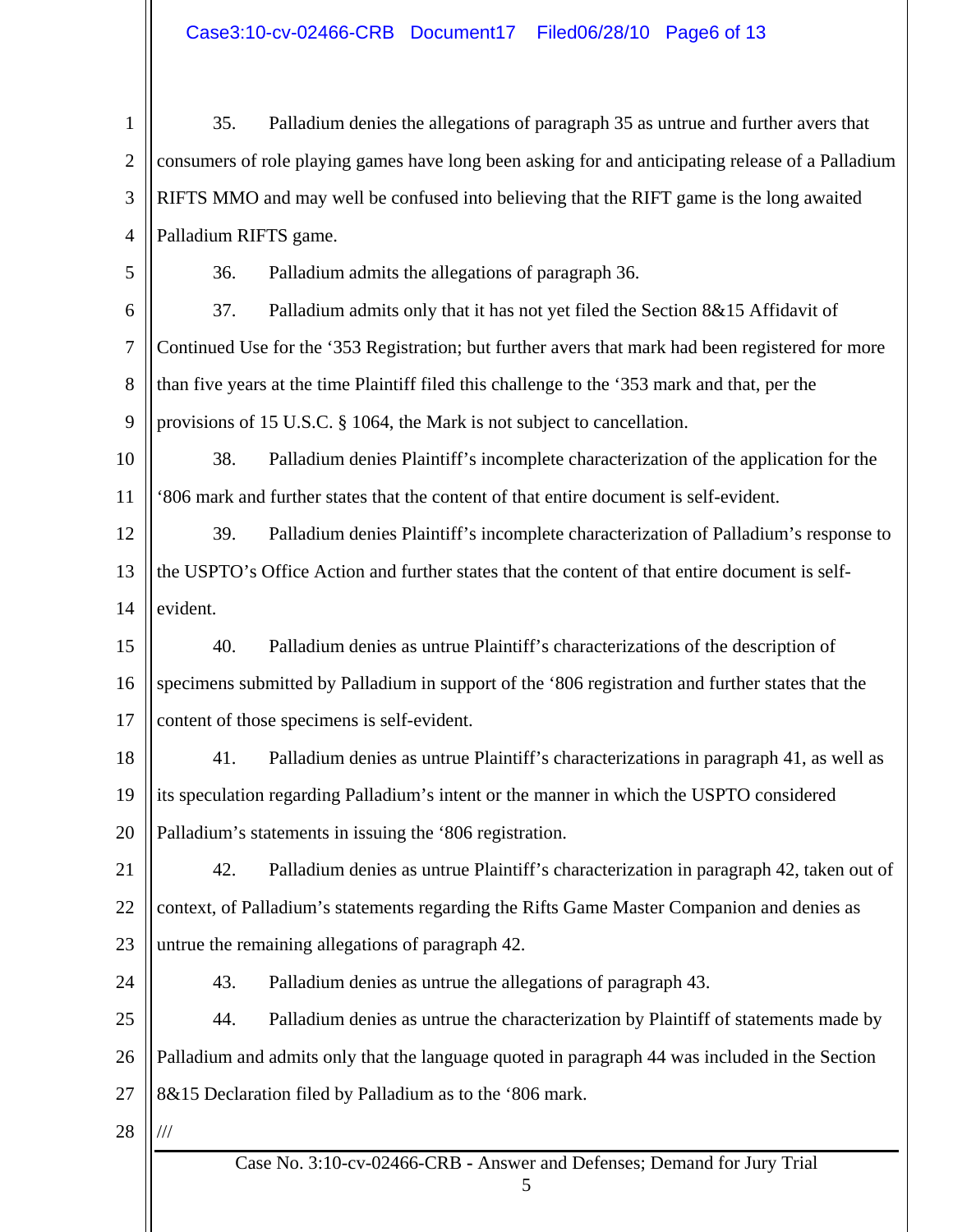1 2 3 4 5 6 7 8 9 10 11 12 13 14 15 16 17 18 19 20 21 22 23 24 25 26 27 45. Palladium admits only that the specimen submitted with the Section 8&15 Affidavit for the '806 mark was accurately described in Palladium's submission to the USPTO and that the USPTO accepted that specimen as adequate to support the Affidavit for the Class 028 mark registered in the "games" category. 46. Palladium denies Plaintiff's incomplete characterization of Palladium's filings in support of the '806 mark and further states that the content of said documents is self-evident. Palladium denies Plaintiff's speculation as to the effect of Palladium's filings on the actions of the USPTO. 47. Palladium denies Plaintiff's incomplete and selective characterization of statements made by Palladium and denies as untrue the remaining allegations of paragraph 47. 48. Palladium denies as untrue the allegations of paragraph 48. 49. Palladium denies Plaintiff's incomplete characterization of Palladium's Section 8&9 filings in support of the '806 mark and further states that the content of said documents is self-evident. 50. Palladium admits only that the specimen submitted with the Section 8&9 Affidavit for the '806 mark was accurately described in Palladium's submission to the USPTO and that the USPTO accepted that specimen as adequate to support the Affidavit for the Class 028 mark registered in the "games" category. 51. Palladium denies Plaintiff's incomplete characterization of Palladium's filings in support of the '806 mark and further states that the content of said documents is self-evident. Palladium denies Plaintiff's speculation as to the effect of Palladium's filings on the actions of the USPTO. 52. Palladium denies as untrue the allegations of paragraph 52. 53. Palladium denies as untrue the allegations of paragraph 53. 54. Palladium denies as untrue the incomplete characterization in paragraph 54 of the content of its application for the '181 mark and further states that the content of that document is self-evident.

28

55. Admitted.

Case No. 3:10-cv-02466-CRB **-** Answer and Defenses; Demand for Jury Trial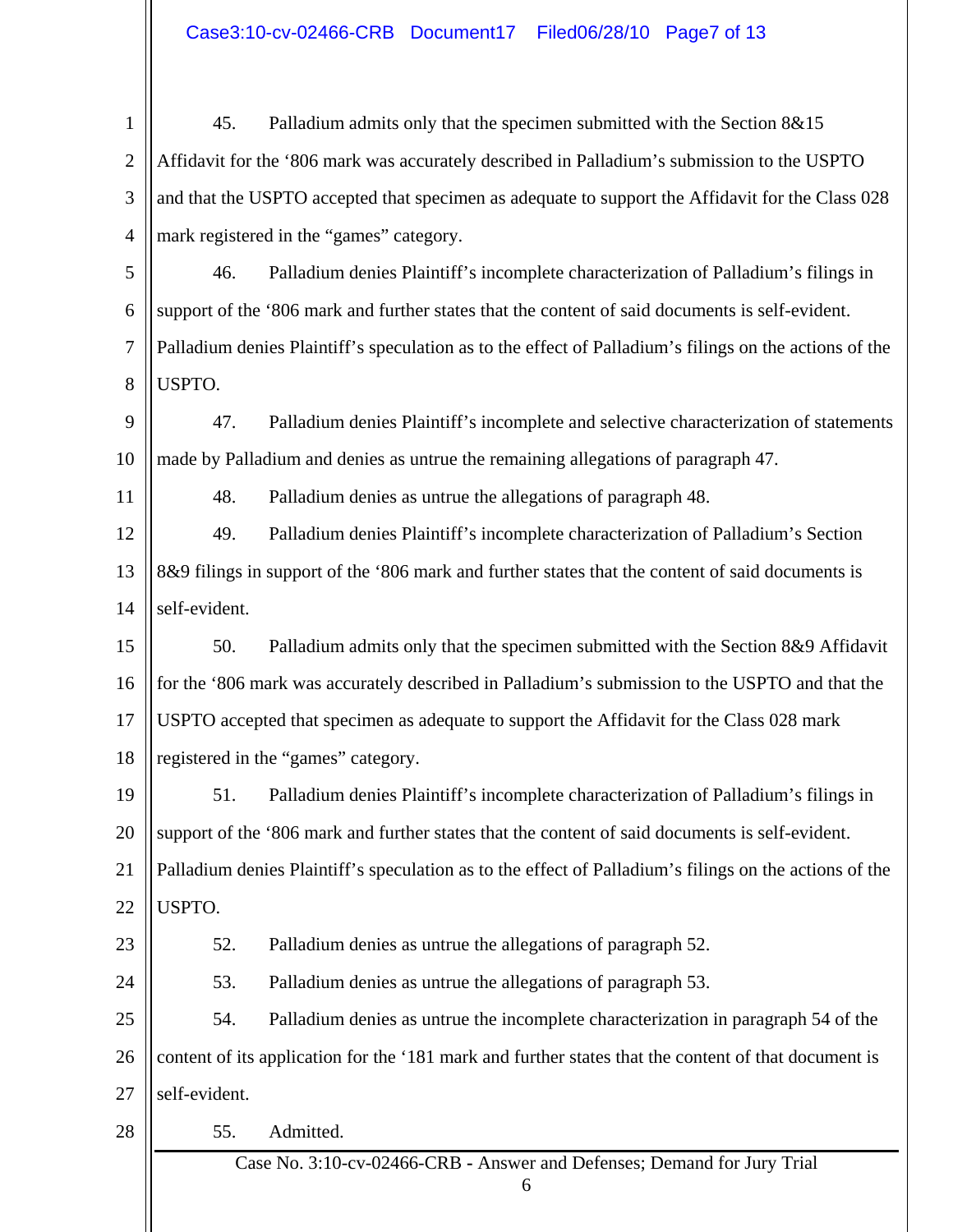Case No. 3:10-cv-02466-CRB **-** Answer and Defenses; Demand for Jury Trial 1 2 3 4 5 6 7 8 9 10 11 12 13 14 15 16 17 18 19 20 21 22 23 24 25 26 27 28 56. Palladium denies Plaintiff's characterizations of the law contained in paragraph 56 and further states that legal requirements for obtaining a trademark registration, to which Plaintiff apparently refers, are set forth accurately in the TMEP and CFR. 57. Palladium denies Plaintiff's incomplete characterization contained in paragraph 57 of the documents in the file wrapper for the '181 registration and further states that the content of those documents is self-evident. 58. Palladium denies Plaintiff's incomplete and out of context characterization contained in paragraph 58 of the documents in the file wrapper for the '181 registration and further states that the content of those documents is self-evident. 59. Palladium denies Plaintiff's incomplete and out of context characterization contained in paragraph 59 of the documents in the file wrapper for the '181 registration and further states that the content of those documents is self-evident. Palladium denies knowledge or information sufficient to form a belief as to the effect of any of Palladium's submissions or representations on the actions taken by the USPTO. 60. Palladium denies as untrue the allegations of paragraph 60. 61. Palladium denies as untrue the excerpted and out-of-context material cited by Plaintiff as standing for the proposition that Palladium was not using the mark covered by the '181 registration. 62. Palladium denies as untrue the allegations of paragraph 62. 63. Palladium denies as untrue the incomplete characterization in paragraph 63 of the content of its application for the '944 mark and further states that the content of that document is self-evident. Palladium admits only that the language quoted in paragraph 63 appears in said application. 64. Admitted. 65. Palladium denies Plaintiff's characterizations of the law contained in paragraph 65 and further states that legal requirements for obtaining a trademark registration, to which Plaintiff apparently refers, are set forth accurately in the TMEP and CFR. ///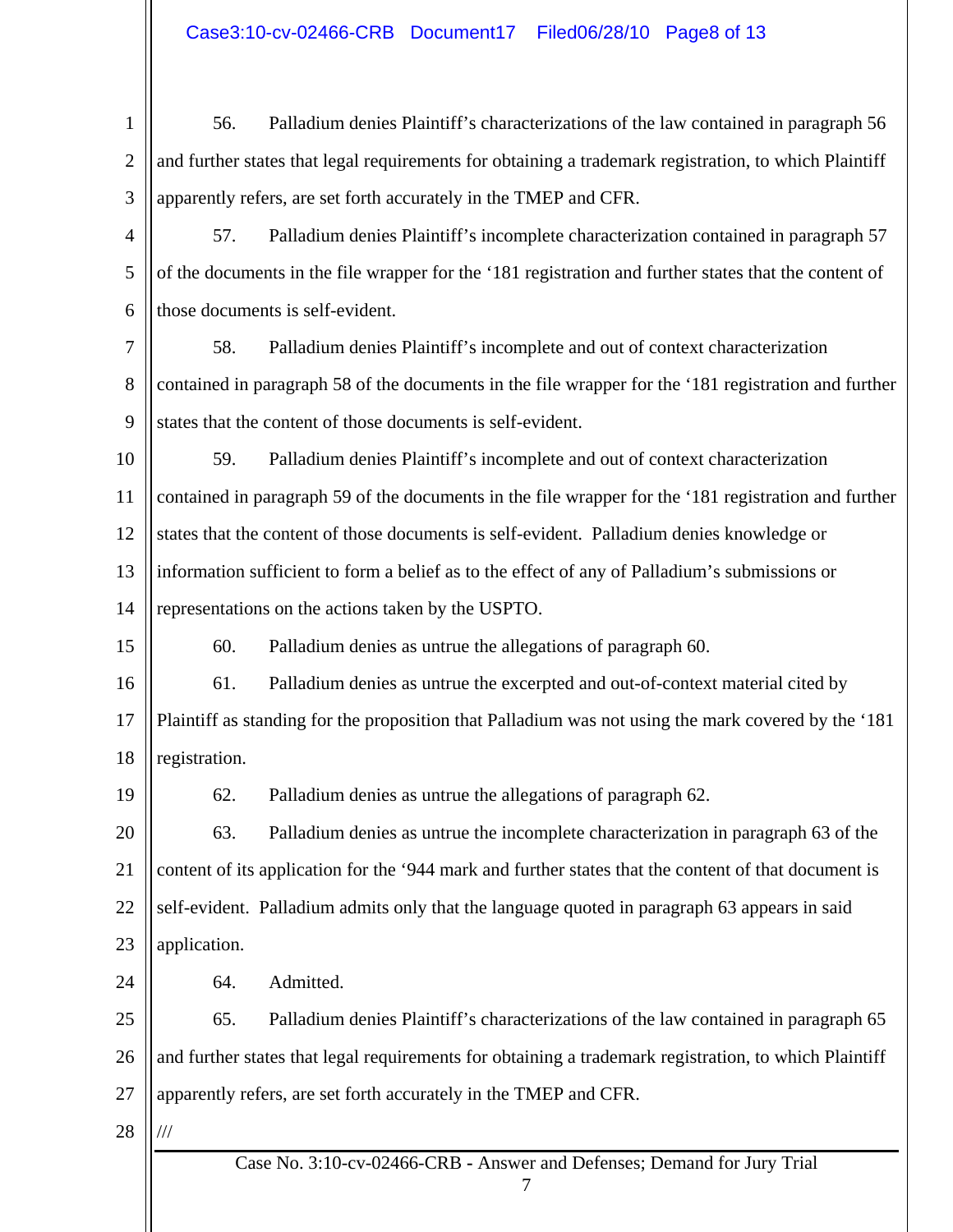1 2 3 66. Palladium denies Plaintiff's excerpted and incomplete characterization contained in paragraph 66 of the Statement of Use filed in support of the '944 registration and further states that the content of that document is self-evident.

4 5 6 7 8 67. Palladium denies Plaintiff's characterization of the contents of documents filed in support of the '944 registration and further states that the content of those documents is selfevident. Palladium further states that it lacks knowledge or information sufficient to form a belief as to the effect of any of Palladium's submissions or representations on the actions taken by the USPTO.

68. Admitted.

10 11 12 69. Palladium admits only that it submitted a specimen of use for the '944 registration on December 15, 2006, but denies Plaintiff's characterization of the specimen and further states that the content of the specimen is self-evident.

13 14 15 16 17 18 70. Palladium states that the '944 registration was in use at least for the categories of video game software and equipment in Class 009 and for role playing and fantasy games, game materials, game equipment, instruction and game tip manuals, and video game machines in Class 028, specific product classifications that Plaintiff may be infringing through the use of its RIFT mark. To the extent that such filing claimed use on other goods, such claim was inadvertent and made without intent to deceive the USPTO.

19 20 21 22 71. Palladium denies as untrue the excerpted and out-of-context material cited by Plaintiff in paragraph 71 as standing for the proposition that Palladium was not using the mark covered by the '944 registration and further denies as untrue the allegation that it was not using the mark at the time the Statement of Use was filed.

23

9

72. Palladium denies as untrue the allegations of paragraph 72.

24 25 26 73. Palladium denies as untrue Plaintiff's characterization of the contents of the complaint filed in the Eastern District of Michigan action and further states that the content of that complaint is self-evident.

- 27
- 28 75. Admitted.

74. Admitted.

Case No. 3:10-cv-02466-CRB **-** Answer and Defenses; Demand for Jury Trial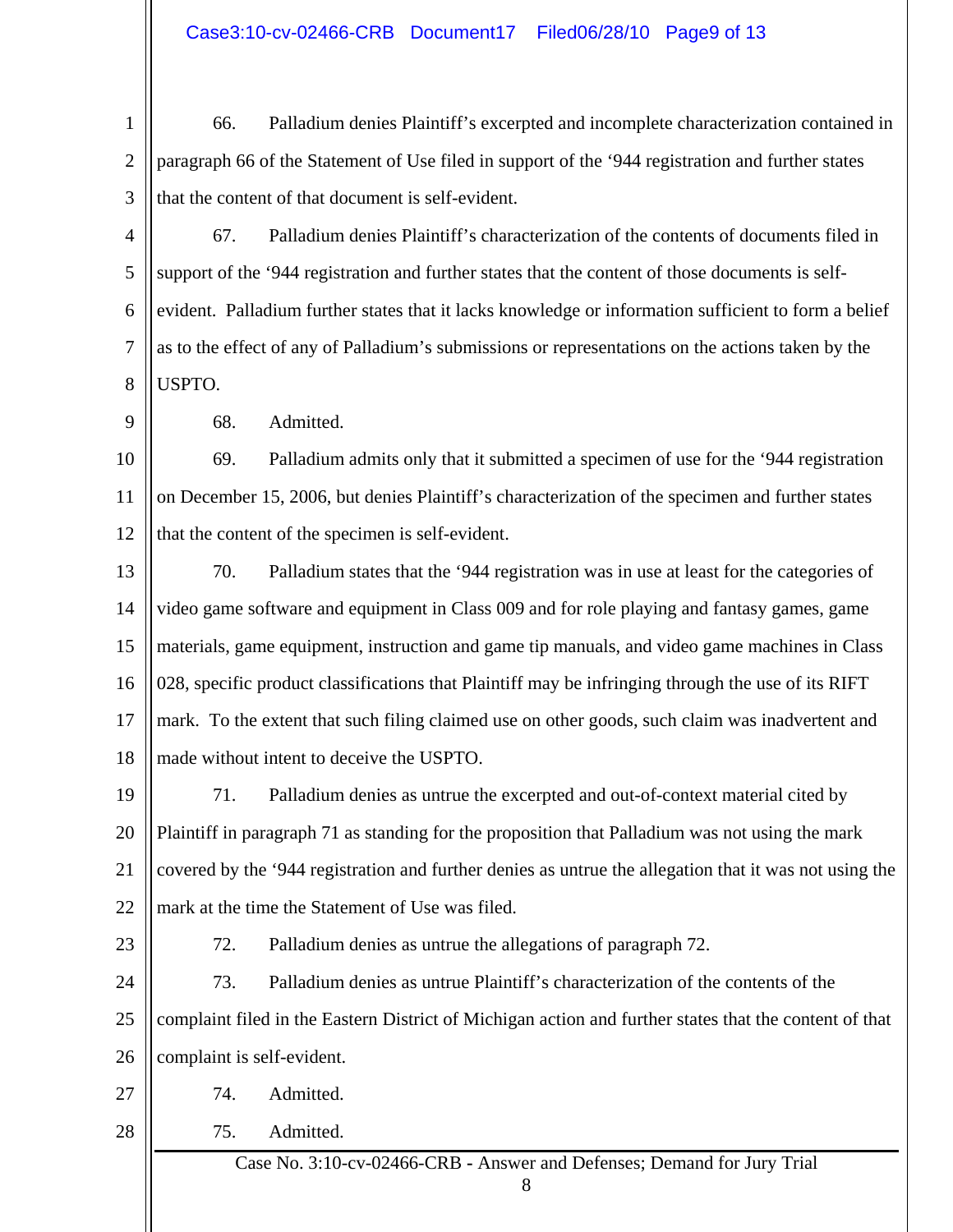## **FIRST CLAIM FOR RELIEF**

## **Declaratory Judgment – Declaration of Noninfringement, Etc.**

3

1

2

76. Paragraph 76 requires no response.

4 5 6 7 8 77. Palladium admits that Plaintiff claims that an actual and justiciable controversy has arisen and now exists between the parties as to the issues stated in paragraph 77. Palladium further states that the resolution of any such controversy is more appropriate for resolution in connection with Plaintiff's affirmative Counterclaim being filed in conjunction with the filing of this Answer.

9 10 11 12 78. Palladium admits that Trion Worlds desires a judicial determination of its rights and obligations with respect to the Marks, and further states that the resolution of any such controversy is more appropriate for resolution in connection with Plaintiff's affirmative Counterclaim being filed in conjunction with the filing of this Answer.

- 13 14 15 16 79. Palladium admits only that Plaintiff claims that a judicial determination of its rights and duties is necessary and appropriate at this time, and further states that any determination of such rights and duties is more appropriate for resolution in connection with Plaintiff's affirmative Counterclaim being filed in conjunction with the filing of this Answer.
- 17

80. Palladium denies as untrue the allegations of paragraph 80.

18 19 20 21 81. Palladium admits only that Plaintiff seeks a declaration that it has not and does not infringe any of Palladium Books' rights in the Marks and has not and does not engage in any false designation of origin or unfair competition. Palladium further states that Plaintiff is not entitled to any such declaration on the merits.

22

## **SECOND CLAIM FOR RELIEF**

## **Declaration that the '353 Registration is Descriptive and Lacks Secondary Meaning**

24

23

82. Paragraph 82 requires no response.

25 26 27 28 83. Palladium admits that Plaintiff claims that an actual and justiciable controversy has arisen and now exists between the parties as to the issues stated in paragraph 83. Palladium further states that the resolution of any such controversy is more appropriate for resolution in ///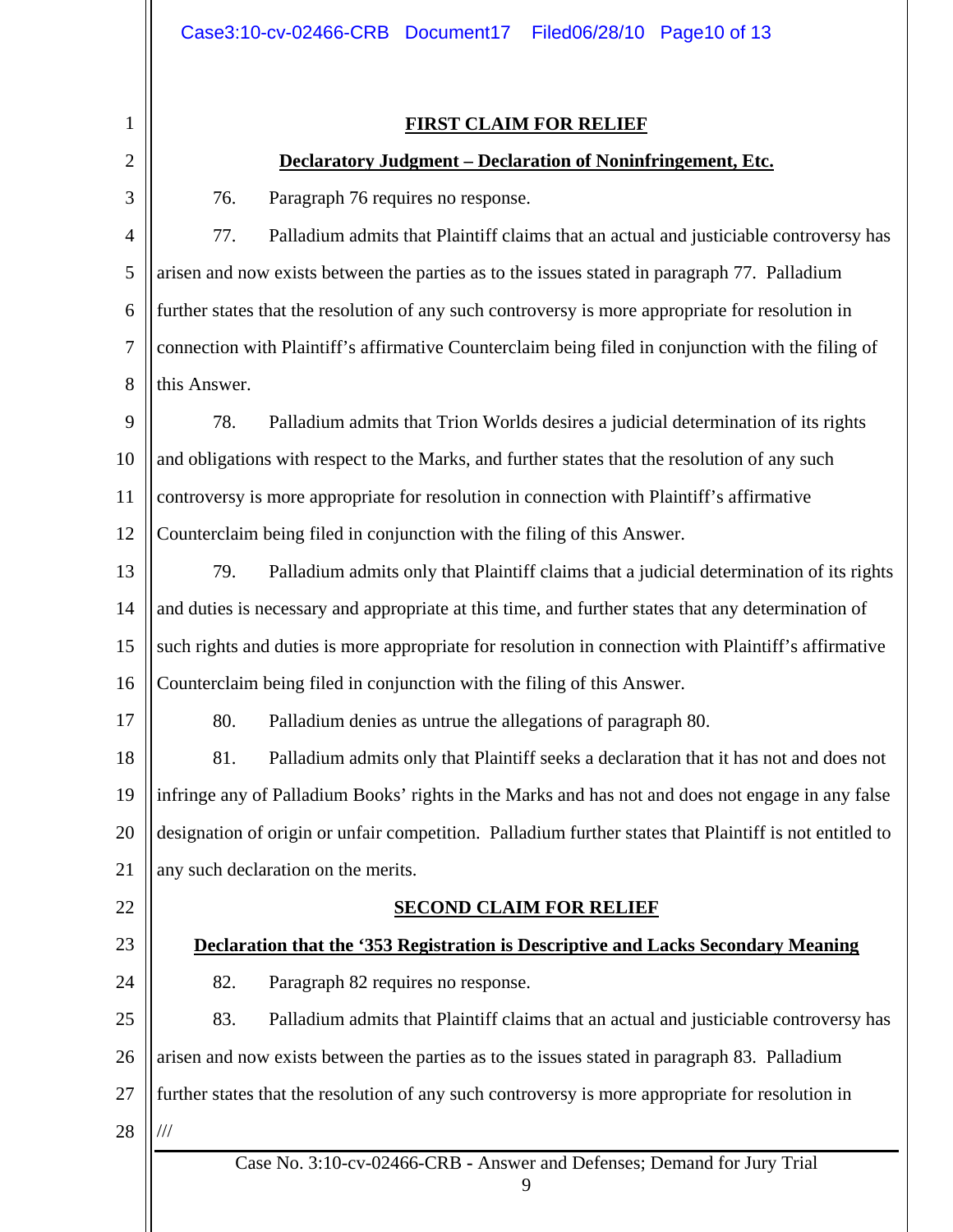1 2 connection with Plaintiff's affirmative Counterclaim being filed in conjunction with the filing of this Answer.

| 3              | 84.                                             | Palladium admits that Trion Worlds desires a judicial determination of its rights                     |  |
|----------------|-------------------------------------------------|-------------------------------------------------------------------------------------------------------|--|
| $\overline{4}$ |                                                 | and obligations with respect to the Marks, and further states that the resolution of any such         |  |
| 5              |                                                 | controversy is more appropriate for resolution in connection with Plaintiff's affirmative             |  |
| 6              |                                                 | Counterclaim being filed in conjunction with the filing of this Answer.                               |  |
| 7              | 85.                                             | Palladium admits only that Plaintiff claims that a judicial determination of its rights               |  |
| 8              |                                                 | and duties is necessary and appropriate at this time, and further states that any determination of    |  |
| 9              |                                                 | such rights and duties is more appropriate for resolution in connection with Plaintiff's affirmative  |  |
| 10             |                                                 | Counterclaim being filed in conjunction with the filing of this Answer.                               |  |
| 11             | 86.                                             | Palladium admits only that Plaintiff seeks a declaration that Palladium's '353                        |  |
| 12             |                                                 | Registration is merely descriptive, lacks secondary meaning, and is not entitled to trademark         |  |
| 13             |                                                 | protection under the Lanham Act or common law. Palladium further states that Plaintiff is not         |  |
| 14             | entitled to any such declaration on the merits. |                                                                                                       |  |
| 15             |                                                 | <b>THIRD CLAIM FOR RELIEF</b>                                                                         |  |
| 16             | <b>Cancellation of Federal Registrations</b>    |                                                                                                       |  |
| 17             | 87.                                             | Paragraph 87 requires no response.                                                                    |  |
| 18             | 88.                                             | Palladium denies as untrue the allegations of paragraph 88.                                           |  |
| 19             | 89.                                             | Palladium denies as untrue the allegations of paragraph 89.                                           |  |
| 20             | 90.                                             | Palladium denies as untrue the allegations of paragraph 90.                                           |  |
| 21             | 91.                                             | Palladium denies as untrue the allegations of paragraph 91.                                           |  |
| 22             | 92.                                             | Palladium denies as untrue the allegations of paragraph 92.                                           |  |
| 23             |                                                 | <b>PRAYER FOR RELIEF</b>                                                                              |  |
| 24             |                                                 | WHEREFORE, Palladium Books, Inc. respectfully requests this Court to enter a judgment                 |  |
| 25             |                                                 | dismissing Plaintiff's request for relief on all counts; awarding Palladium its costs and expenses in |  |
| 26             |                                                 | defending this action; and awarding Palladium such other and further relief as the Court deems        |  |
| 27             | just.                                           |                                                                                                       |  |
| 28             |                                                 |                                                                                                       |  |
|                |                                                 | Case No. 3:10-cv-02466-CRB - Answer and Defenses; Demand for Jury Trial<br>10                         |  |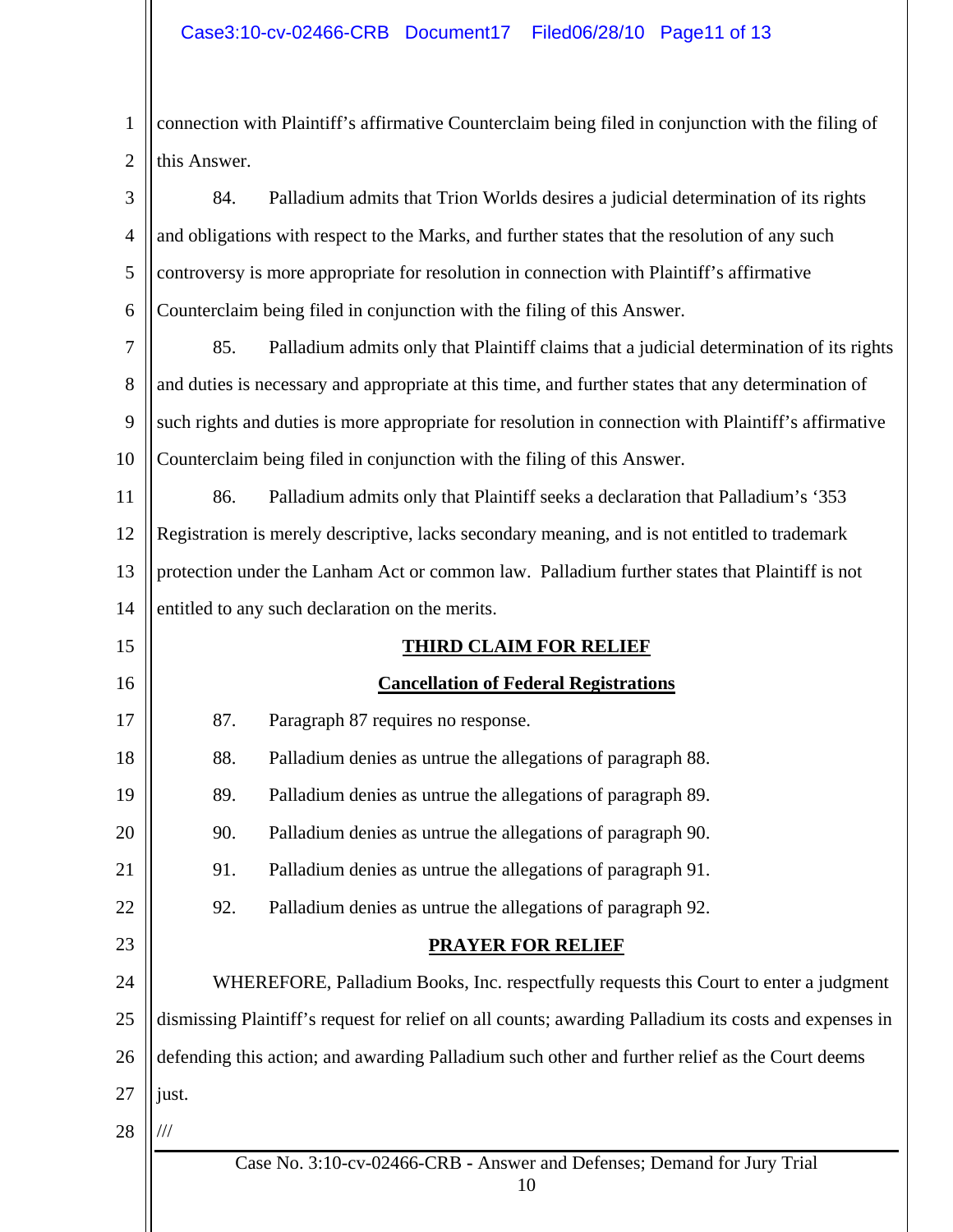| $\mathbf{1}$   |                                                                                           | <b>DEFENSES</b>                                                                                        |  |  |  |
|----------------|-------------------------------------------------------------------------------------------|--------------------------------------------------------------------------------------------------------|--|--|--|
| $\overline{2}$ |                                                                                           | Palladium Books, Inc., by and through its undersigned counsel, states the following                    |  |  |  |
| 3              | defenses to Plaintiff's Complaint:                                                        |                                                                                                        |  |  |  |
| 4              | 1.                                                                                        | The Complaint fails to state a cause of action upon which relief may be granted.                       |  |  |  |
| 5              | 2.                                                                                        | Plaintiff's use of its RIFT mark for a role-playing game is likely to cause confusion                  |  |  |  |
| 6              | with regard to Palladium's RIFTS mark for role-playing games in various media; therefore, |                                                                                                        |  |  |  |
| $\tau$         | Plaintiff is not entitled to a declaration of non-infringement.                           |                                                                                                        |  |  |  |
| 8              | 3.                                                                                        | Palladium's marks are inherently distinctive.                                                          |  |  |  |
| 9              | 4.                                                                                        | Palladium's marks have acquired secondary meaning among the relevant                                   |  |  |  |
| 10             | consuming public.                                                                         |                                                                                                        |  |  |  |
| 11             | 5.                                                                                        | Plaintiff has knowingly and willfully infringed Palladium's trademarks.                                |  |  |  |
| 12             | 6.                                                                                        | Palladium's trademark and service mark registrations constitute prima facie                            |  |  |  |
| 13             | evidence of their validity.                                                               |                                                                                                        |  |  |  |
| 14             | 7.                                                                                        | By virtue of the '353 Registration having been registered for more than five years                     |  |  |  |
| 15             |                                                                                           | prior to the filing of this action, Plaintiff may not now seek cancellation of that registration or to |  |  |  |
| 16             | have it declared invalid or unenforceable for mere descriptiveness.                       |                                                                                                        |  |  |  |
| 17             | 8.                                                                                        | Palladium did not knowingly make false statements to the USPTO.                                        |  |  |  |
| 18             | 9.                                                                                        | Palladium did not at any time have any intent to deceive the USPTO.                                    |  |  |  |
| 19             | 10.                                                                                       | Plaintiff's claims are barred by the doctrine of unclean hands.                                        |  |  |  |
| 20             | 11.                                                                                       | Plaintiff's claims are barred by the doctrines of waiver, estoppel and/or laches.                      |  |  |  |
| 21             | 12.                                                                                       | Palladium reserves the right to assert additional defenses up to and including the                     |  |  |  |
| 22             |                                                                                           | time of trial as the applicability of such defenses becomes known through discovery or otherwise.      |  |  |  |
| 23             | ///                                                                                       |                                                                                                        |  |  |  |
| 24             | ///                                                                                       |                                                                                                        |  |  |  |
| 25             | ///                                                                                       |                                                                                                        |  |  |  |
| 26             | ///                                                                                       |                                                                                                        |  |  |  |
| 27             | ///                                                                                       |                                                                                                        |  |  |  |
| 28             | ///                                                                                       |                                                                                                        |  |  |  |
|                | Case No. 3:10-cv-02466-CRB - Answer and Defenses; Demand for Jury Trial                   |                                                                                                        |  |  |  |
|                |                                                                                           | 11                                                                                                     |  |  |  |